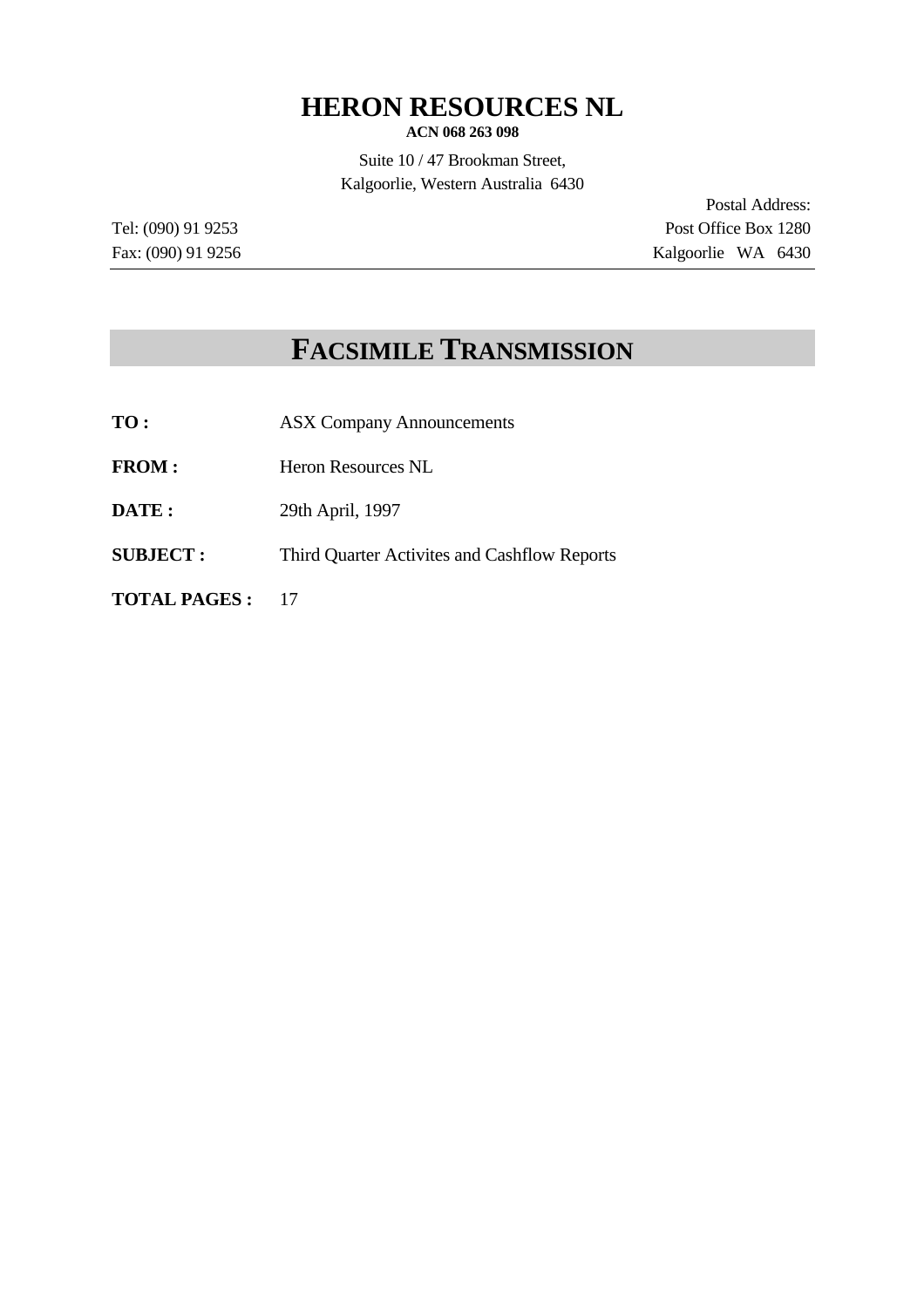# **HERON RESOURCES NL**

**ACN 068 263 098**

Suite 10 / 47 Brookman Street, Kalgoorlie, Western Australia 6430

Postal Address: Tel: (090) 91 9253 Post Office Box 1280 Fax: (090) 91 9256 Kalgoorlie WA 6430

29th April, 1997

Company Announcement Officer Australian Stock Exchange Limited Post Office Box H224 Australia Square **SYDNEY NSW 2000**

Dear Sir

#### **HERON RESOURCES NL QUARTERLY REPORT PERIOD ENDING 31 MARCH 1997**

#### **1.0 SUMMARY**

#### • **Scotia Kanowna Joint Venture**

The important Joint Venture tenement, E27/145, has received Ministerial consent for MPI to commence their exploration program.  $E27/145$  covers 95.5km<sup>2</sup>, and is located 10km NW along strike from the Silver Swan Nickel Mine.

#### • **Kanowna East Project**

A 100 - 5300ppb Au bedrock RAB anomaly was tested with wide spaced reconnaissance RC drilling. Anomalous intercepts of 0.4 - 2.64g/t Au were pervasive. Drill hole KERC 7 returned 35m at 0.51g/t Au.

#### • **Gawler Craton G2 Project**

Crest Resources Australia NL have the right to earn  $70\%$  in the  $2,668 \text{km}^2$  project area through spending \$4 million on exploration.

The project area is located on the G2 gravity lineament in the eastern Gawler Craton. This structure is interpreted to localise the world class Olympic Dam gold-copper-uranium mine. Of significance, previous reconnaissance drilling of the G2 project area has included intercepts of up to 7.3m at 0.85% Cu, 3.2m at 0.3g/t Au, and uranium values of up to 250g/t.

Aeromagnetic surveying by Heron has located five magnetic highs consistent with kimberlitic pipes or similar intrusives. Potential exists for diamond occurrences.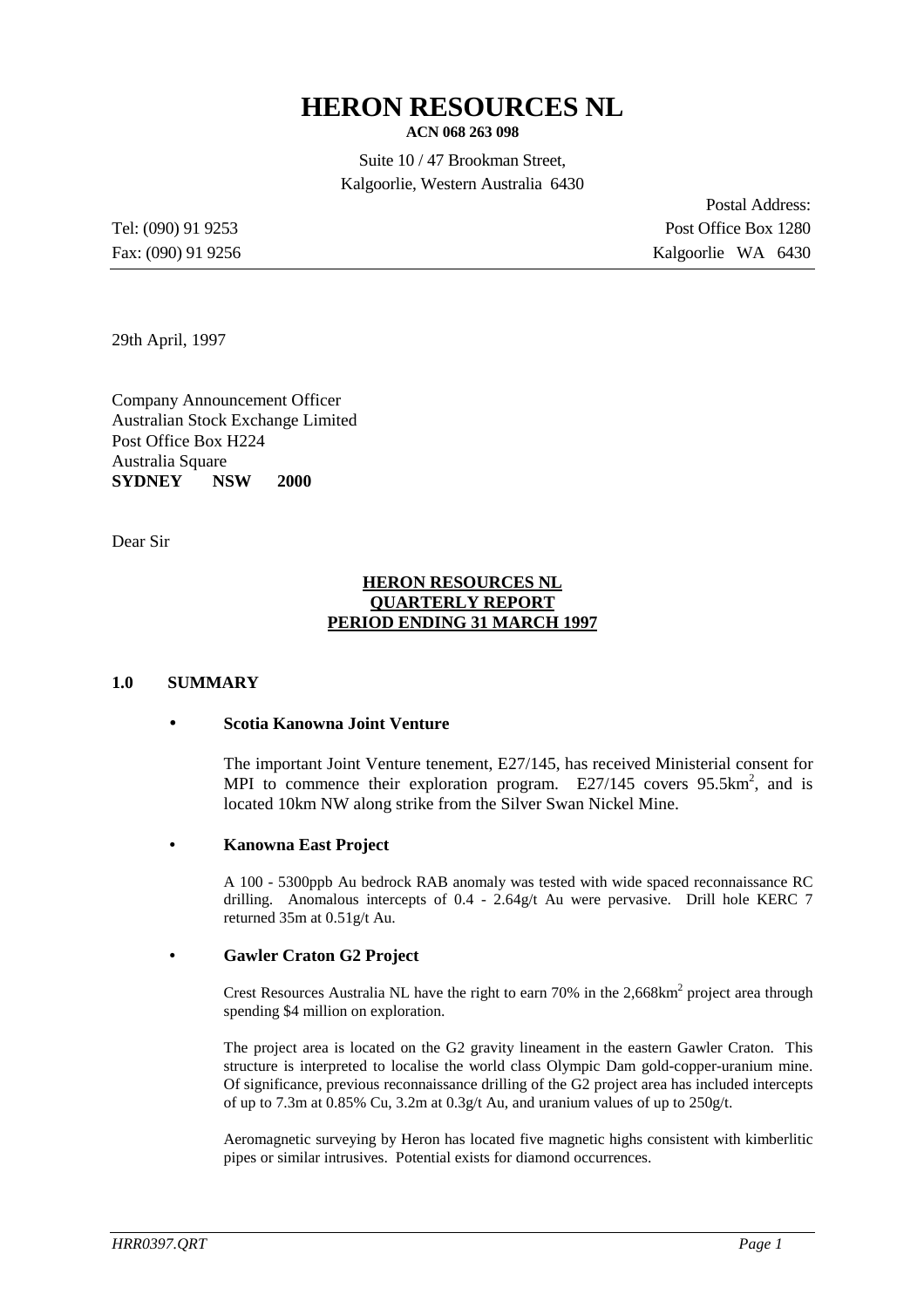# • **Silver Swan North, Gindalbie East, Edjudina and Mulgabbie Projects**

A 20,000m Aircore / RAB drilling program is planned for the June - September Quarters, testing soil geochemical anomalies generated by Heron on the project areas.

# • **Karonie South Project**

With recent gold exploration successes by Border Gold in the Karonie greenstone belt, Heron has been encouraged to increase its activity within the Karonie South Project. Multi-client aeromagnetics are being acquired. Open file research has confirmed prospective magnetic targets, with potential for both gold and nickel.

#### • **Mount Morgans, Laverton and Menzies East Projects**

Farm-out negotiations have reached an advanced stage on the above projects. For Heron, these projects are not core areas of operation.

The Mount Morgans and Laverton project areas adjoin or are along strike from historical gold mining centres.

At Menzies East, Heron has located two soil geochemical targets of 10-57ppb Au, associated with known mineralised trends.

#### • **Bungalbin and Union Jack Well Projects**

These new project acquisitions are the result of Heron's very active tenement acquisition policy. Bungalbin (Heron one of two applicants) is traditionally an iron ore province. Union Jack Well occurs within a very active diamond exploration area. Heron's target concept is gold-nickel.

# • **Staffing**

The Company is pleased to announce the appointment of David Crook as Exploration Manager leading the Kalgoorlie team. David has an admirable discovery record, having discovered and mined half a million ounces of gold at the Gidgee Gold Mine. The Board is confident this record will continue with Heron.

#### **2.0 EXPLORATION REVIEW**

#### **2.1 Scotia Kanowna Joint Venture**

Heron 100%. MPI-Outokumpu right to earn 75%. Nickel (- gold)

Operator MPI advises that Ministerial consent has been obtained for the inclusion of E27/145 within the Joint Venture. The E27/145 Gindalbie Prospect was acquired by Heron in a highly publicised ballot in February 1996.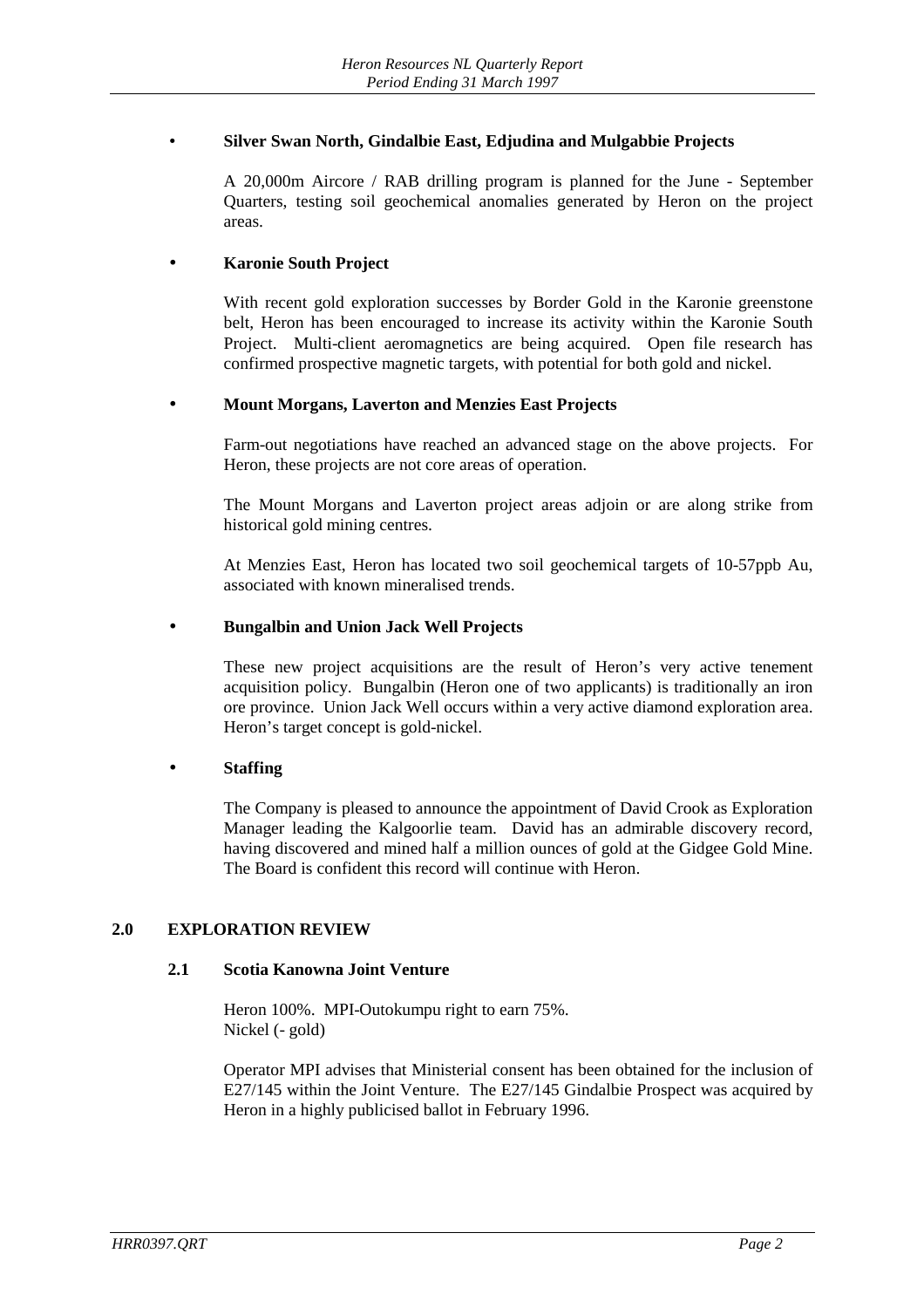Helimag data acquired by Heron indicates a zone of komatiite lithology in the southwest tenement area. The zone of magnetic activity covers a 7.0km strike length, with width of 1.0 - 2.5km. The nickel exploration target is discrete channel facies komatiite within the magnetic zone.

The E27/145 komatiite centre is located 10km NW along strike from the Silver Swan Nickel Mine. The prospect is similar to the Silver Swan mining centre in terms of its magnetic signature and structural position with respect to the Moriaty Shear. The Gindalbie Prospect komatiite centre represents the nearest known centre of komatiite volcanism to that hosting the Silver Swan nickel mineralisation.

The Gindalbie Prospect komatiite sequence is known to be nickeliferous. During the "Nickel Boom", drilling of "gossanous" outcrops at Mount Jewell East within E27/145 returned 0.9m at 1.68% Ni and 0.28% Cu. A further 18km NW along strike in ground held by Talon Resources NL, the Gindalbie Prospect komatiites host the East Scotia resource of 86,000 tonnes at 2.0% Ni.

MPI have indicated a vigorous exploration program is intended to commence as soon as possible, to include gridding followed by systematic Aircore drilling traverses.

# **2.2 Silver Swan North Project**

Heron 100%. Nickel-gold.

Aeromagnetic and ground EM interpretation reports have been received form the Company's geophysical consultant.

Drilling targets have been defined, in what appear to be structural splays to the regional Moriaty Shear.

Follow up drilling of various Ni-Co-Zn and Au-As anomalies and structural targets will be completed in conjunction with an Aircore / RAB program planned for the June-September Quarters, weather permitting.

# **2.3 Kanowna East Project**

Heron 100%. Gold-nickel

A 1400m RC drilling program is current, to follow up 100 - 5300ppb Au bedrock RAB anomalies. Drilling is on 200m line spacings, and is aimed at locating a bulk tonnage mineralised system.

The target zone extends 2km along the length of the lease, being characterised by old workings and supergene gold enrichment in RAB drill holes. Previous drill intersections within the target zone include 2m at 1.07g/t Au, 4m at 5.3g/t Au, 2m at  $4.25g/t$  Au and 2m at  $1.01g/t$  Au. The host rock is an intensely carbonate-pyrite altered ultramafic.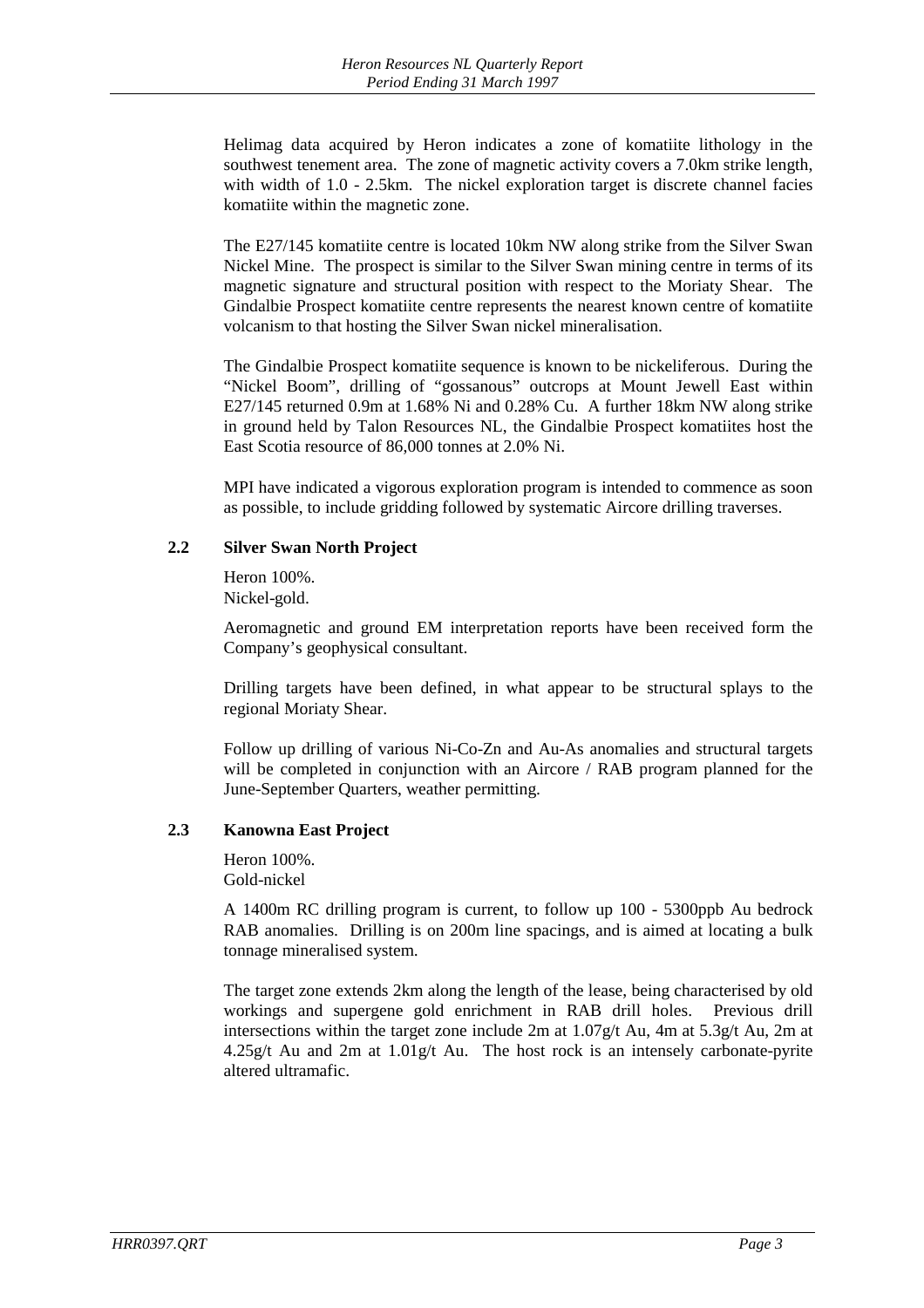| <b>HOLE</b>        |           | <b>COORDINATE</b> | DECLIN <sup>0</sup> | <b>DEPTH</b> | <b>INTERVAL</b> | <b>GRADE</b> |
|--------------------|-----------|-------------------|---------------------|--------------|-----------------|--------------|
| No.                | N         | E                 | AZIM <sup>o</sup>   | m            | m               | $g/t$ AU     |
| <b>KERC1</b>       | 6,613,600 | 368,300           | $-60/270$           | $102 - 104$  | 2.0             | 0.40         |
|                    |           |                   |                     | $136 - 138$  | 2.0             | 0.53         |
|                    |           |                   |                     | $141 - 143$  | 2.0             | 1.69         |
|                    |           |                   | including           | 142 - 143    | 1.0             | 3.32         |
|                    |           |                   |                     |              |                 |              |
| <b>KERC4</b>       | 6,614,402 | 368,870           | $-60/270$           | $60 - 66$    | 6.0             | 1.05         |
|                    |           |                   | including           | $63 - 66$    | 3.0             | 1.61         |
|                    |           |                   |                     |              |                 |              |
| KERC <sub>6</sub>  | 6,614,600 | 368,820           | $-60/270$           | $81 - 83$    | 2.0             | 1.53         |
|                    |           |                   | including           | $81 - 82$    | 1.0             | 2.36         |
|                    |           |                   |                     |              |                 |              |
| <b>KERC7</b>       | 6,614,600 | 368,852           | $-60/270$           | $66 - 101$   | 35.0            | 0.51         |
|                    |           |                   | including           | $76 - 77$    | 1.0             | 1.46         |
|                    |           |                   |                     | $80 - 81$    | 1.0             | 1.39         |
|                    |           |                   |                     | $96 - 98$    | 2.0             | 2.44         |
|                    |           |                   |                     | $106 - 112$  | 6.0             | 0.39         |
|                    |           |                   |                     |              |                 |              |
| <b>KERC 8</b>      | 6,614,590 | 368,890           | $-60/270$           | $80 - 82$    | 2.0             | 0.53         |
|                    |           |                   |                     | $120 - 125$  | 5.0             | 1.21         |
|                    |           |                   | including           | $120 - 121$  | 1.0             | 4.18         |
|                    |           |                   |                     |              |                 |              |
| KERC <sub>9</sub>  | 6,614,800 | 368,810           | $-60/270$           | $57 - 60$    | 3.0             | 1.05         |
|                    |           |                   |                     |              |                 |              |
| KERC <sub>10</sub> | 6,614,800 | 368,870           | $-60/270$           | $78 - 81$    | 3.0             | 0.96         |

Results for the Company's drilling are as follows:

*Note : Low grade cut-off 0.4g/t Au, minimum drill width 2m High grade cut-off 1.0g/t Au*

#### **2.4 Gindalbie East Project**

Heron 100%. Nickel-gold.

#### *Regional*

Multi-client aeromagnetic coverage is being purchased to assist in drill target selection. A GIS data base is being compiled.

# *Garibaldi Prospect P27/1400-1402, 1424*

The soil geochemical targets previously identified by Heron are to be drill tested as part of the June-September Quarters Aircore / RAB drilling program. Computer processing of the soil geochemical data has confirmed that significant anomalies are present.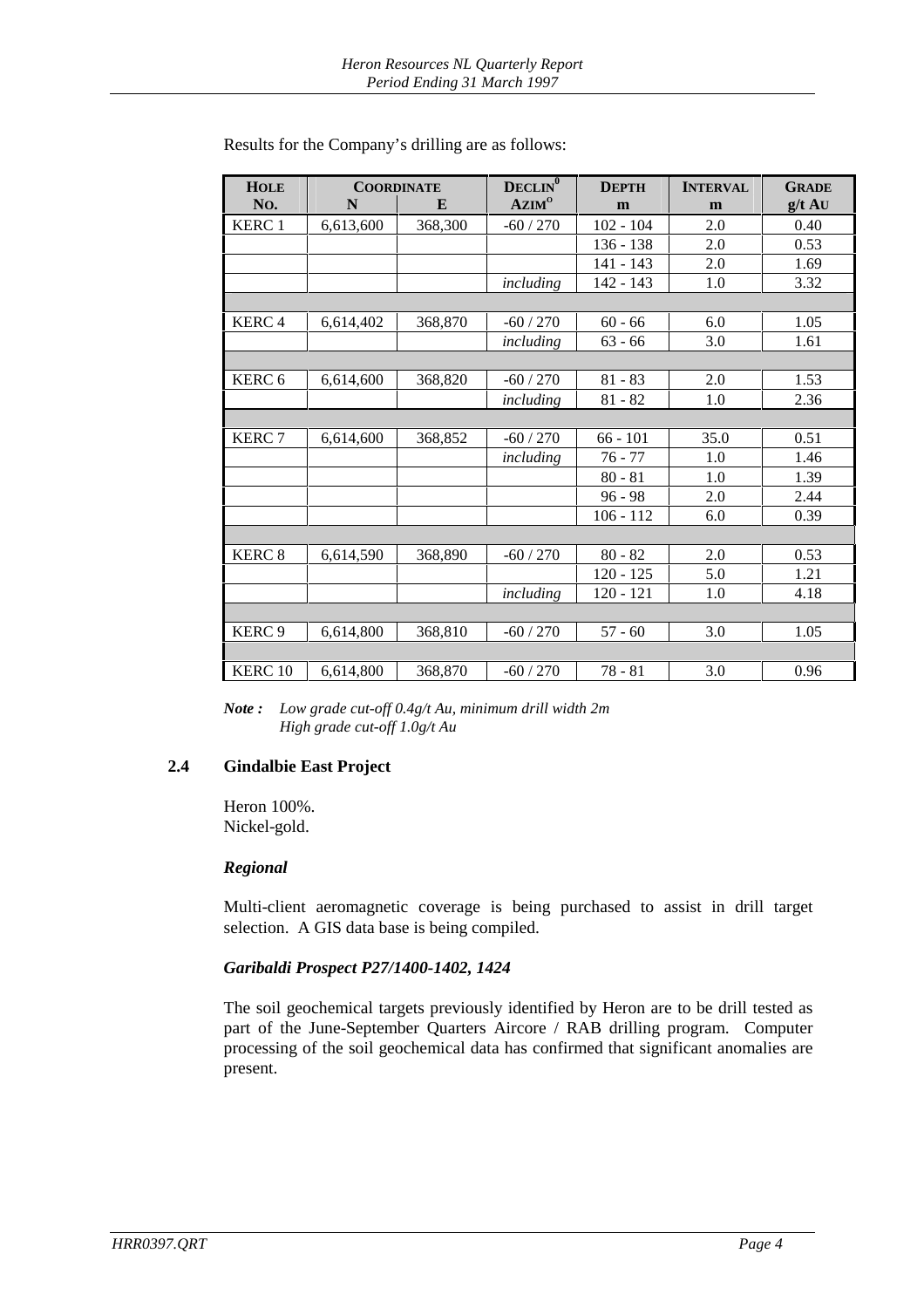# *Wellington North Prospect P27/1448-1453*

MMI soil geochemical surveying is planned, as a means of identifying channel facies within the komatiite sequence. The area is currently subject to very active nickel exploration.

# **2.5 Mount Morgans Project**

Heron 100%. Nickel-gold.

The project area is subject to advanced stage joint venture negotiations.

#### **2.6 Edjudina Project**

Heron 100%. Gold.

#### *Regional*

Compilation of the GIS data base continues. All open file summaries have been completed. Enhanced aeromagnetic data has confirmed several structural targets within the Heron project area.

High priority gold target areas have been identified at Yarri (M31/115), Wallbrook Hill (E31/237), Outcamp Bore West (E31/311) and Edjudina East (E31/317). In addition, nickel targets have been defined at Wallbrook Hill.

These targets will be tested as part of the June-September Quarters Aircore / RAB drilling program.

# **2.7 Mulgabbie Project**

Heron 100%. Gold.

Through various tenement acquisitions, the Mulgabbie and Edjudina Projects are now semi-contiguous, being covered by the same GIS data base.

Targets at Claypan Dam (E28/567), Round Hill (E28/576), Lake Rebecca (E28/591), Rough Gap (E28/612, 613, 623) have been defined for Aircore / RAB drilling.

Soil geochemical surveying by Heron of the various target areas has defined anomalies of 17-63ppb Au against a 2ppb Au background.

# **2.8 Karonie South Project**

Heron 100%. Gold-nickel.

Previous exploration data is being compiled and multi-client aeromagnetics have been ordered, in order to generate drilling targets.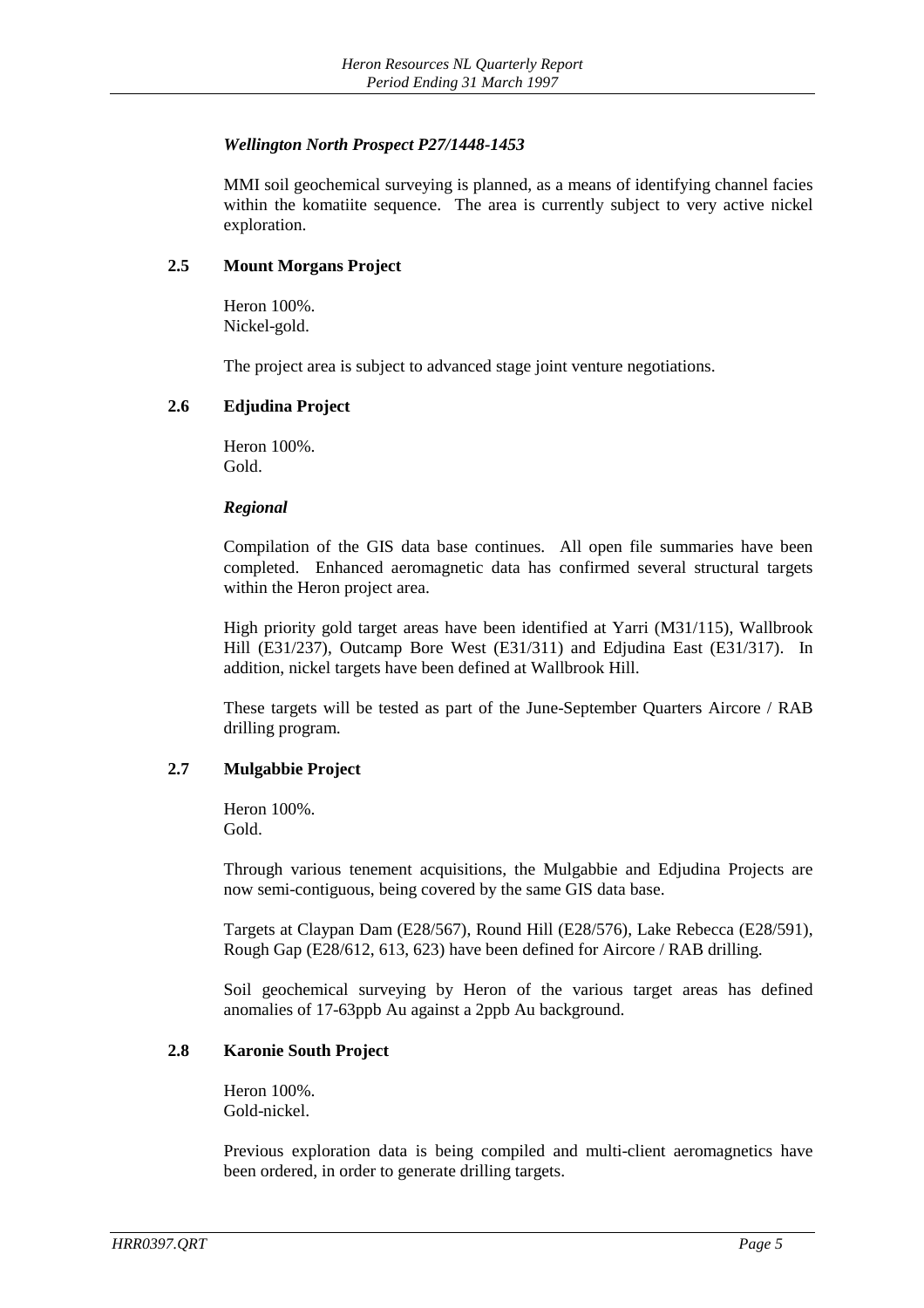Three mineralised target styles have been identified:

- **1.** Shear-hosted gold, as located by Border Gold at Main, Harry's, French Kiss and Italia. The structures hosting these deposits can be traced south along strike onto the Heron project area, which adjoins the Border Gold property.
- **2.** BIF-hosted gold of the Randalls style as located 75km NW of Karonie South. Previous aeromagnetic interpretations of the Heron project area indicate the presence of structurally complex BIF horizons.
- **3.** Ultramafic-hosted nickel, which is documented elsewhere in the Karonie greenstone belt. Aeromagnetics indicate potential ultramafic occurrences within the Heron project area.

# **2.9 Malcolm Project**

Heron 100%. Gold.

# *Morapoi E40/88*

Blanket soil geochemistry was completed. An altered basalt-chert-felsite sequence strikes WSW across the central southern part of the tenement.

The soil geochemistry located four follow up targets within the basalt sequence, being anomalies of 10-39ppb Au against a 1ppb Au background.

Detailed soil and rock chip sampling was done in an area of alluvial gold occurrences in the south eastern part of E40/88. Although quartz lode in sheared granite from shallow pits assayed 3.6-5.3g/t Au, the soil geochemistry indicated an absence of a large scale mineralised system (peak soil 8ppb Au).

# **2.10 Victory Project**

Heron 100%. Nickel-gold.

Soil sampling of the project area was delayed due to heavy rain in the area.

Follow up of ultramafic nickel targets will be finalised once ground access improves.

# **2.11 Scotia Kanowna Dome Project**

Heron 100%. Gold.

Grant of tenement is awaited.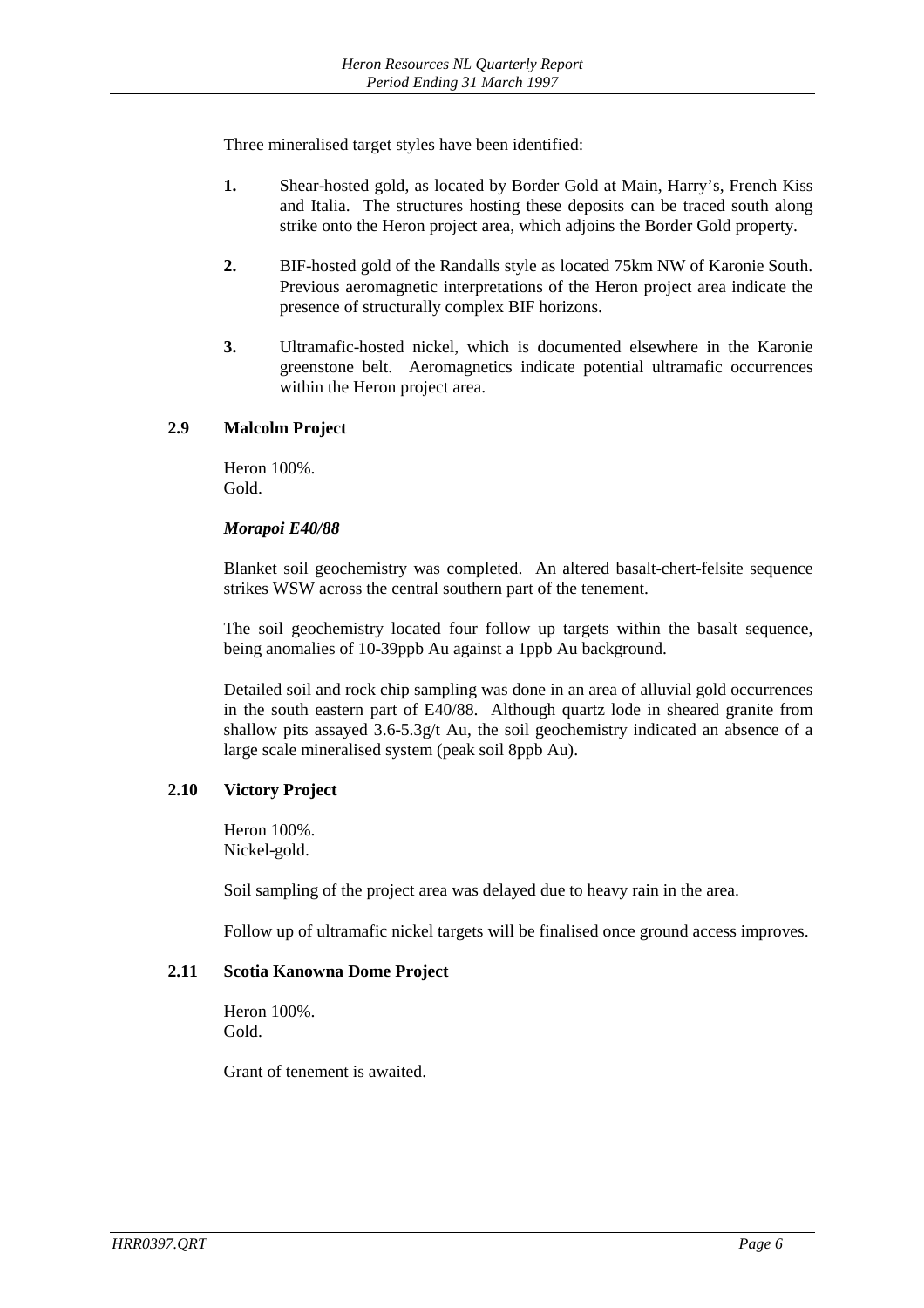# **2.12 Dundas Lake Project**

Heron 100%. Gold.

Drilling of palaeochannel gold targets is planned for later in the year, when access to the lake surface improves.

# **2.13 Laverton Project**

Heron 100%. Gold.

The Hawks Nest prospect area is subject to advanced stage joint venture negotiations.

# **2.14 Menzies East Project**

Heron 100%. Gold-nickel.

The project area, located 8km SE of Menzies in Western Australia, covers 838ha and is 9km SSE along strike from the recent Granny Venn gold discovery.

Heron has completed reconnaissance sampling and target generation. Two anomalous soil geochemical zones exceeding 1,000m strike length have been identified:

- **1.** Spion Kop South, 10 57ppb soil Au associated with ultramafic host rock (soil geochemistry 55 - 566ppm Ni). Of interest, the Granny Venn discovery is similarly partly ultramafic-hosted. A stratiform gossan horizon within the anomalous zone assays 0.28g/t Au.
- **2.** Queens Birthday, soil geochemistry 10 29ppb Au associated with altered tremolite zones in basalt. Mullock from old prospecting pits assays up to 3.2g/t Au. The distribution of old pits suggests broad low grade mineralisation, rather than narrow high grade lodes.

Acquisition of multi-client aeromagnetics and DEMS photogrammetry has been completed.

The project area is subject to advanced stage joint venture negotiations.

# **2.15 Mungari Northwest Project**

Heron 100%. Gold.

The project area consists of approximately  $65 \text{km}^2$  located 15km NW of Mungari in the Eastern Goldfields of Western Australia.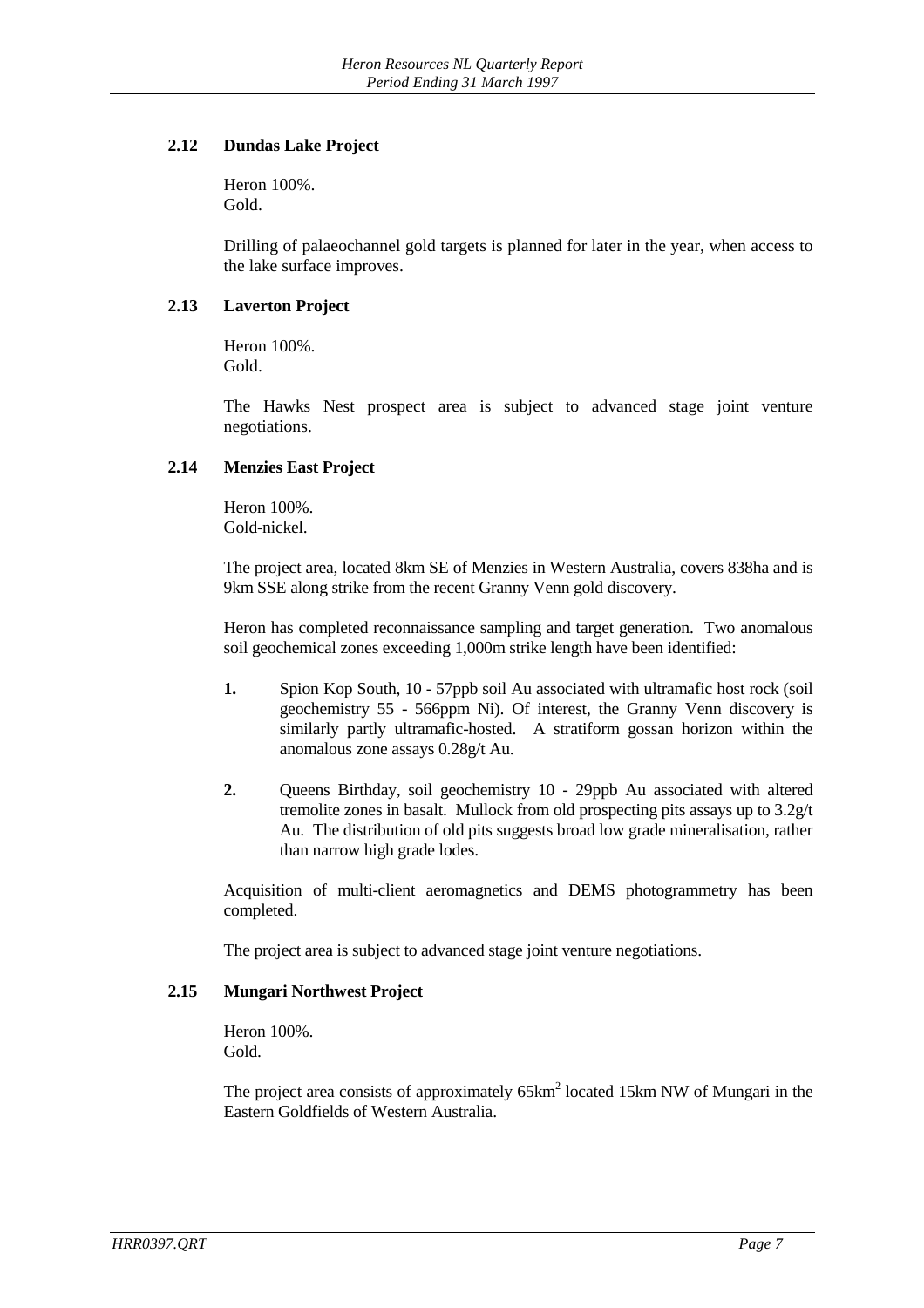The geological setting is entirely comparable to that of the Mines and Resources Australia Pty Limited - Mineral Commodities NL recent Mungari West gold discovery. In both locations, the favourable geological setting appears to be gabbroic units occurring between the Zuleika Shear Zone in the east and Kunanulling Shear Zone in the west.

Heron has compiled a Geographic Information System (GIS) technical data base, as a means of generating exploration targets. Significant soil geochemical targets have been identified from this study, including one zone of 2,500m x 300m at a 10ppb Au threshold.

Several expressions of farm-in interest have been received for the Mungari Northwest Project.

# **2.16 Gawler Craton G2 Project**

Heron 100%. Crest right to earn 70%. Gold-copper-uranium-diamonds.

In March 1997 Heron secured the rights to a Joint Venture with Crest Resources Australia NL covering the G2 Project on the eastern margin of the Gawler Craton in South Australia. The project area consists of  $2,668 \text{km}^2$  held under two granted exploration licences (EL 2159, EL 2160). The terms of the G2 Joint Venture are summarised as follows:

- **1.** Crest can earn a 50% equity in the G2 Project by spending \$1million within 4 years and can withdraw at any time after spending \$50,000;
- **2.** Crest can earn another 20% equity by spending a further \$3million within the next 4 years; and
- **3.** Crest is the Project Manager.

The tenements are prospective for Moonta, Olympic Dam or Ernest Henry type goldcopper mineralisation, diamond bearing kimberlites and diamond placer deposits. The G2 Project area is situated at the junction of the major G2 structural corridor extending NW/SE across the Gawler Craton, the EW trending Polda Trough and the Torrends Hinge Zone margin of the Craton. The G2 structure has been interpreted as a major ore forming crustal structure, localising the world class Olympic Dam gold-copper-uranium mine.

The potential for Olympic Dam or Ernest Henry type ore bodies in the project area is indicated by previous stratigraphic drilling encountering signs of major mineralising systems such as haematic breccias and host rock alteration in the Port Broughton to Port Pirie area. A series of 20 vertical holes were drilled by North Broken Hill Ltd between 1978 and 1981 in a  $400 \text{km}^2$  area of coincident magnetic and gravimetric anomalism. In nine holes highly anomalous gold, copper and uranium values were intersected in Gawler Craton basement rocks and overlying Adelaidean Proterozoic sequences. The best intercepts included 7.3m at 0.85% Cu, 3.2m at 0.3g/t Au and uranium values up to 250g/t.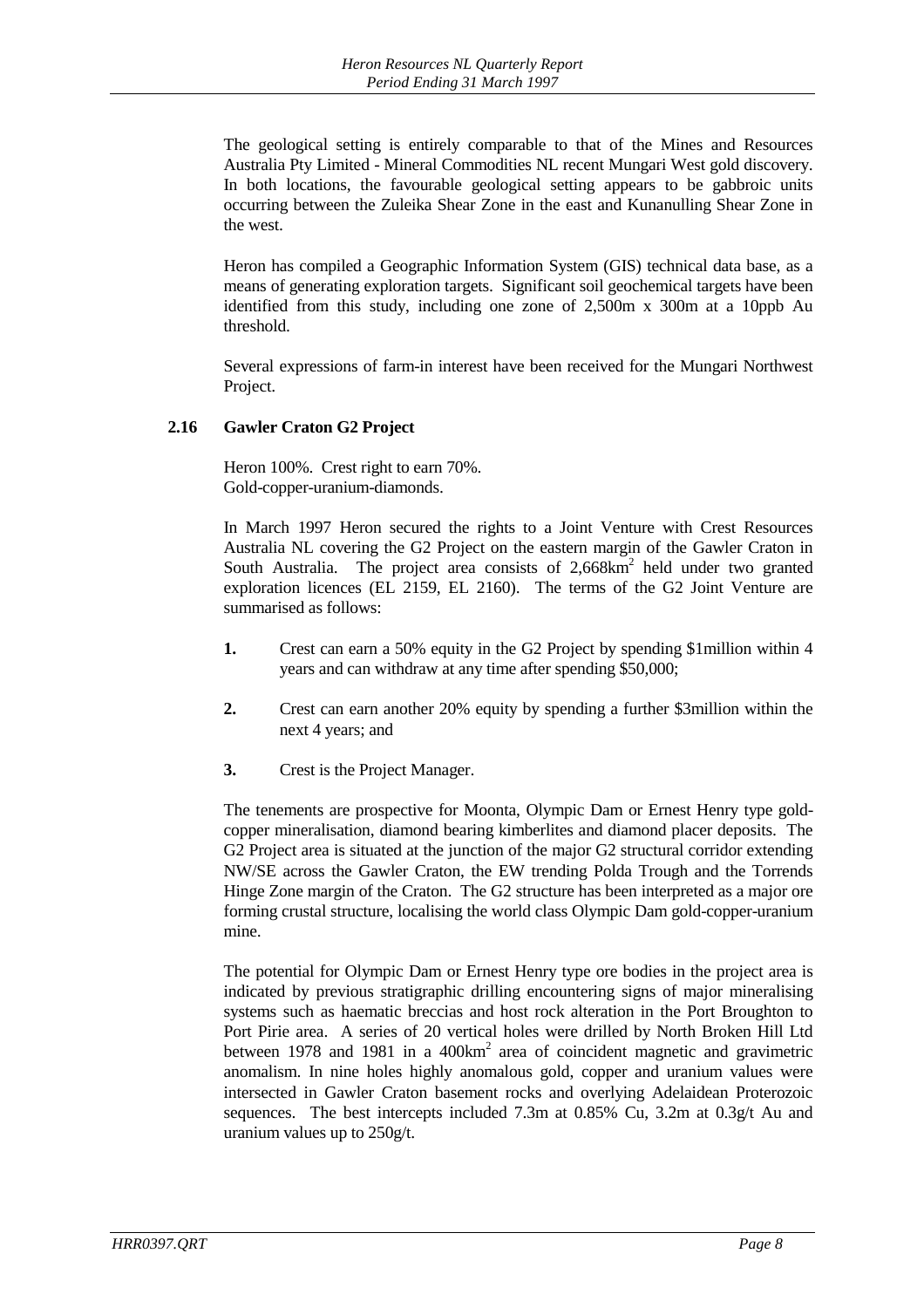Aeromagnetic interpretations by Heron have also located a series of five "bulls eye" magnetic highs consistent with either kimberlitic pipes or other discrete intrusive bodies on the margin of the possibly diapirically emplaced Yackamoorundie Inlier. Brecciation and hydrothermal alteration of the inlier sequences indicate the potential for mineralising systems localised around the inlier margin and hence associated with the discrete anomalies.

During the June Quarter Crest as operator will be completing high definition low level aeromagnetic surveys in the Port Pirie to Port Broughton area to provide a much higher level of target definition around the known mineralised drill holes than would have been possible at the time they were drilled. Geochemical orientation surveys have begun on the Yackamoorundie targets. High definition aeromagnetic surveys will also be carried out over these targets to provide more precise definition of their depth and shape.

# **2.17 Bungalbin, Southern Cross**

Heron 100% (ballot, one other applicant). Gold-iron ore

The project area application is east along strike of the Marda gold mining centre. There is a pervasive laterite cover within the prospective area.

The application includes an iron ore resource estimated to be 54.3mt at 57.6% Fe and 0.14% P.

#### **2.18 Union Jack Well**

Heron 100%. Gold - nickel - diamonds.

The application occurs within an area of very active diamond exploration located west of Leonora and north of Menzies.

Heron has pegged the tenement on the basis of gold and nickel targets.

#### **I J BUCHHORN MANAGING DIRECTOR**

The information is based on, and accurately reflects, information compiled by Ian James Buchhorn, who is a Member of the Australia Institute of Mining and Metallurgy.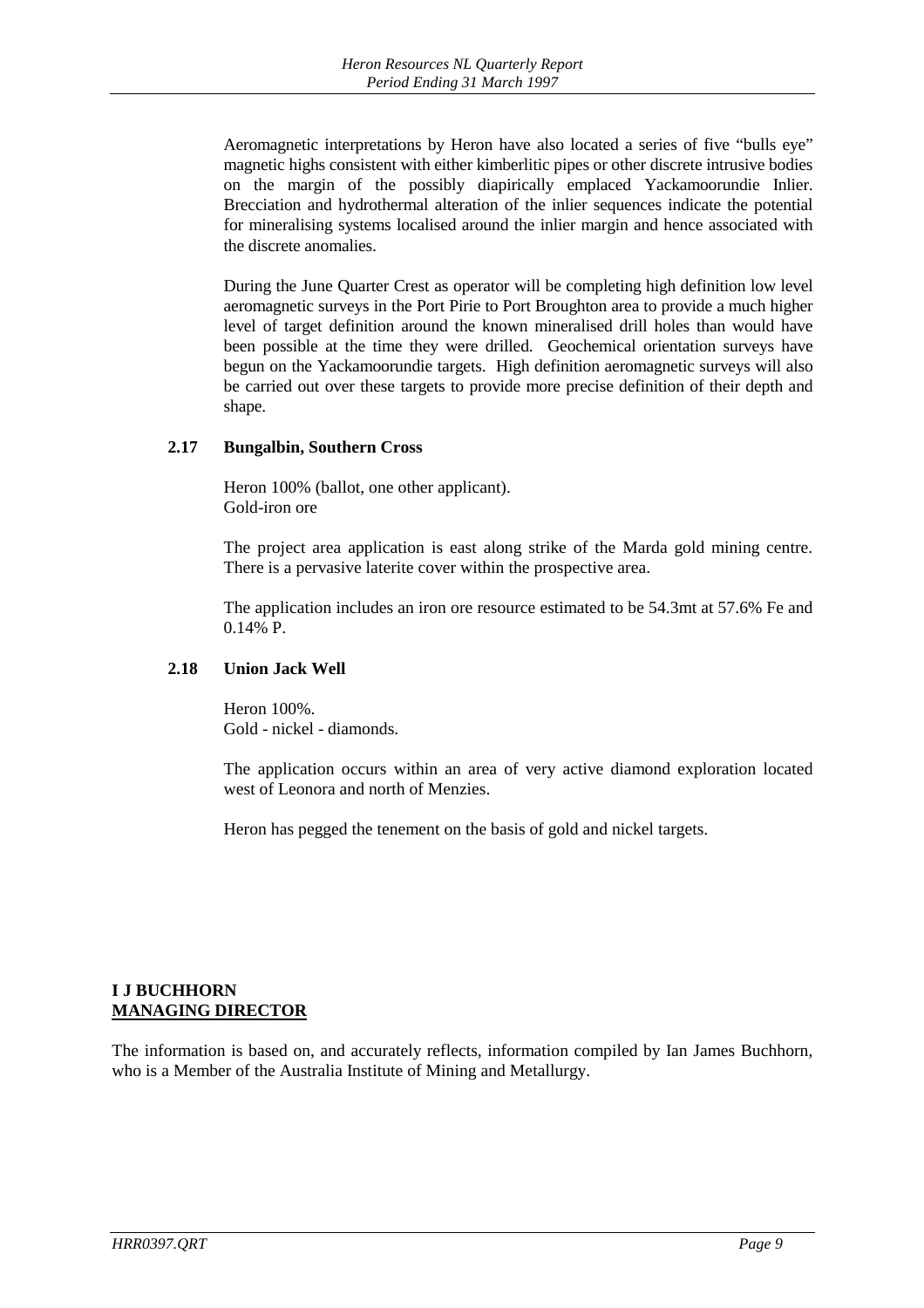# Appendix 5B

Mining exploration entity quarterly report

| Name of entity                                                                                                                                                                                                                                                                                                                                                                        |                                   |                                                |  |
|---------------------------------------------------------------------------------------------------------------------------------------------------------------------------------------------------------------------------------------------------------------------------------------------------------------------------------------------------------------------------------------|-----------------------------------|------------------------------------------------|--|
| <b>Heron Resources NL</b>                                                                                                                                                                                                                                                                                                                                                             |                                   |                                                |  |
| <b>ACN or ARBN</b>                                                                                                                                                                                                                                                                                                                                                                    | Quarter ended ("current quarter") |                                                |  |
| 068 263 098                                                                                                                                                                                                                                                                                                                                                                           | 31 March 1997                     |                                                |  |
| <b>Consolidated statement of cash flows</b>                                                                                                                                                                                                                                                                                                                                           |                                   |                                                |  |
| Cash flows related to operating activities                                                                                                                                                                                                                                                                                                                                            | <b>Current Qtr</b><br>\$A'000     | <b>Year to Date</b><br>$(9$ months)<br>\$A'000 |  |
| Receipts from product sales and related debtors<br>1.1<br>Payments for: (a) exploration and evaluation<br>1.2<br>(b) development                                                                                                                                                                                                                                                      | (288)                             | (576)                                          |  |
| (c) production<br>(d) administration (note 2)                                                                                                                                                                                                                                                                                                                                         | (38)                              | (262)                                          |  |
| Dividends received<br>1.3<br>Interest and other items of a similar nature received<br>1.4<br>Interest and other costs of finance paid<br>1.5<br>Income taxes paid<br>1.6<br>Other (provide details if material)<br>1.7                                                                                                                                                                | 68                                | 224                                            |  |
| <b>Net Operating Cash Flows</b>                                                                                                                                                                                                                                                                                                                                                       | (258)                             | (614)                                          |  |
| Cash flows related to investing activities<br>Payment for purchases of: (a)<br>1.8<br>prospects<br>(b) equity investments<br>(c) other fixed assets<br>Proceeds from sale of:<br>1.9<br>(a) prospects<br>(b) equity investments<br>(c) other fixed assets<br>1.10 Loans to other entities (note 3)<br>1.11 Loans repaid by other entities<br>1.12 Other (provide details if material) | (8)<br>(16)                       | (440)<br>(70)                                  |  |
| <b>Net Investing Cash Flows</b><br>1.13 Total operating and investing cash flows (carried forward)                                                                                                                                                                                                                                                                                    | (24)<br>(282)                     | (514)<br>(1,124)                               |  |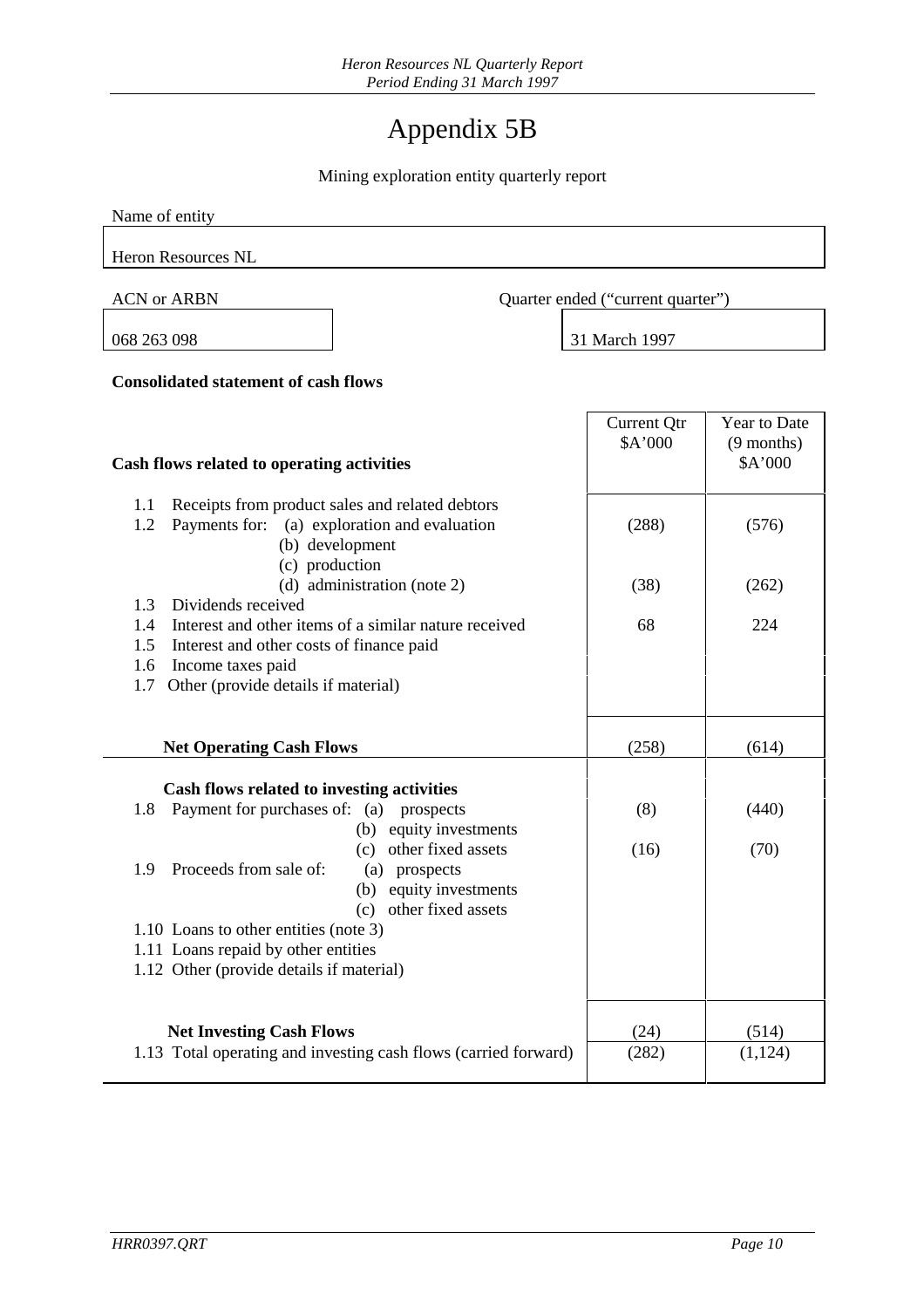| 1.13 Total operating and investing cash flows (brought)<br>forward)                                      | (282) | (1, 124) |
|----------------------------------------------------------------------------------------------------------|-------|----------|
| Cash flows related to financing activities                                                               |       |          |
| 1.14 Proceeds from the issue of shares, options, etc.<br>1.15 Proceeds from the sale of forfeited shares |       | 8,000    |
| 1.16 Proceeds from borrowings<br>1.17 Repayment of borrowings<br>1.18 Dividends paid                     |       | (174)    |
| 1.19 Other (provide details if material)<br>- Share Issue Expenses                                       |       | (632)    |
| <b>Net financing cash flows</b>                                                                          | nil   | 7,194    |
| Net increase (decrease) in cash held                                                                     | (282) | 6,070    |
| 1.20 Cash at beginning of quarter/year to date<br>1.21 Exchange rate adjustments to 19                   | 6,353 | 1        |
| 1.22 Cash at end of quarter                                                                              | 6,071 | 6,071    |

#### **Non-cash financing and investing activities**

 2.1 Details of financing and investing transactions which have had a material effect on consolidated

assets and liabilities but did not involve cash flows

 2.2 Details of outlays made by other entities to establish or increase their share in projects in which

the reporting entity has an interest

- 1. MPI-Outokumpu has the right to earn a 75% equity interest in the Scotia Kanowna Joint Venture Project tenements through sole funding the initial \$1,500,000 of exploration.
- 2. Crest Resources Australia NL has the right to earn a 70% equity interest in the G2 Joint Venture Project tenements through sole funding the initial \$4,000,000 of exploration.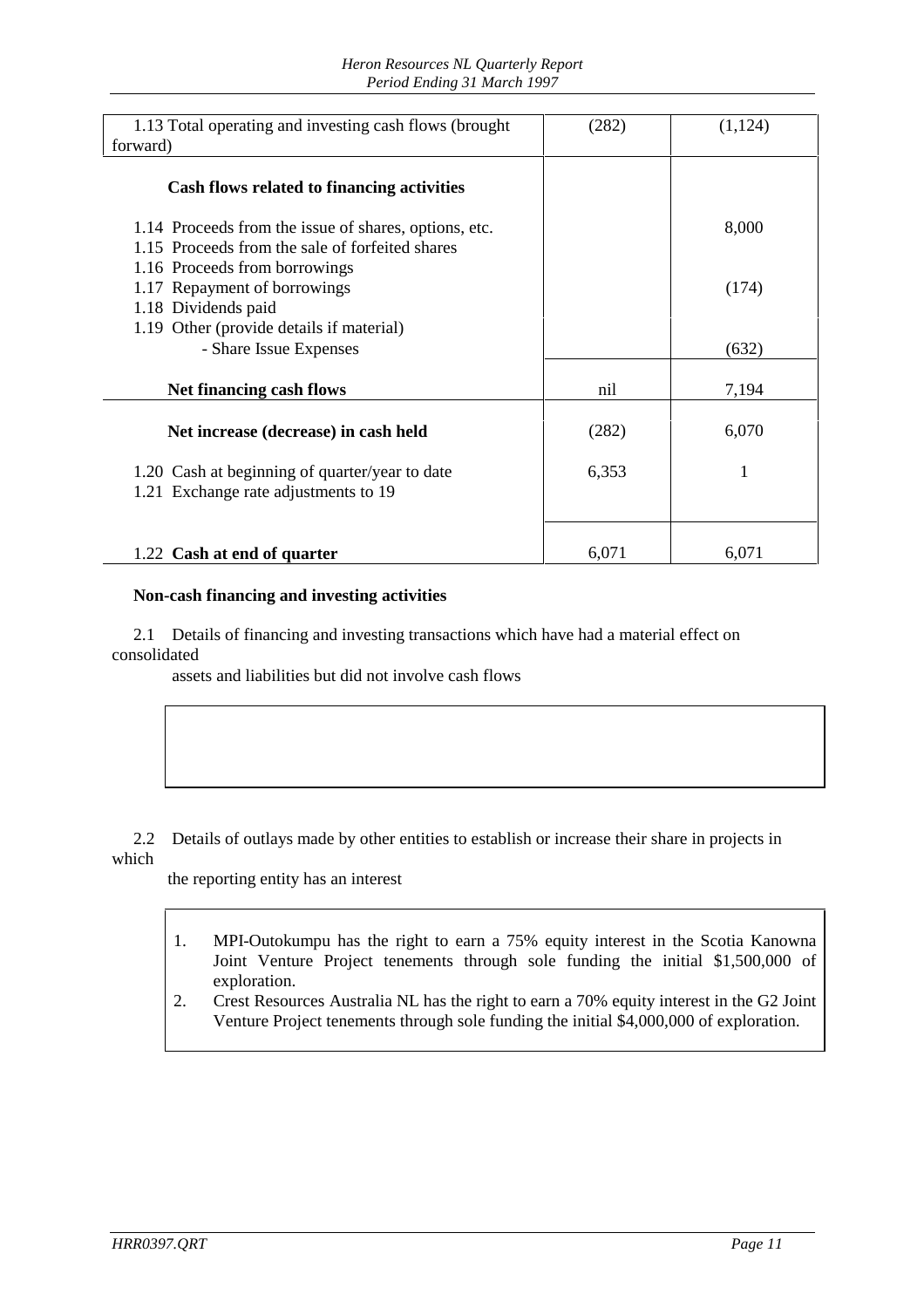#### **Financing facilities available**

*Add notes as necessary for an understanding of the position*

|                                 | Amount available<br>A'000 | Amount used<br>\$A'000 |
|---------------------------------|---------------------------|------------------------|
| 3.1 Loan facilities             |                           |                        |
| 3.2 Credit standby arrangements |                           |                        |
|                                 |                           |                        |

\$A'000

# **Estimated cash outflows for next quarter**

- 4.1 Exploration and evaluation 400,000
- 4.2 Development

**Total** 400,000

#### **Reconciliation of cash**

 Reconciliation of cash at the end of the quarter (as shown in the consolidated statement of cash flows) to related items in the accounts as follows.

5.1 Cash on hand and at bank

5.2 Deposits at call

- 5.3 Bank Overdraft
- 5.4 Other (provide details) Bank Bills

**Total: cash at end of quarter** (Item 1.22)

| <b>Current Quarter</b><br>\$A'000 | Previous Quarter<br>\$A'000 |  |  |
|-----------------------------------|-----------------------------|--|--|
|                                   |                             |  |  |
| 207                               | 508                         |  |  |
| (27)                              | (50)                        |  |  |
| 5,891                             | 5,895                       |  |  |
| 6,071                             | 6,353                       |  |  |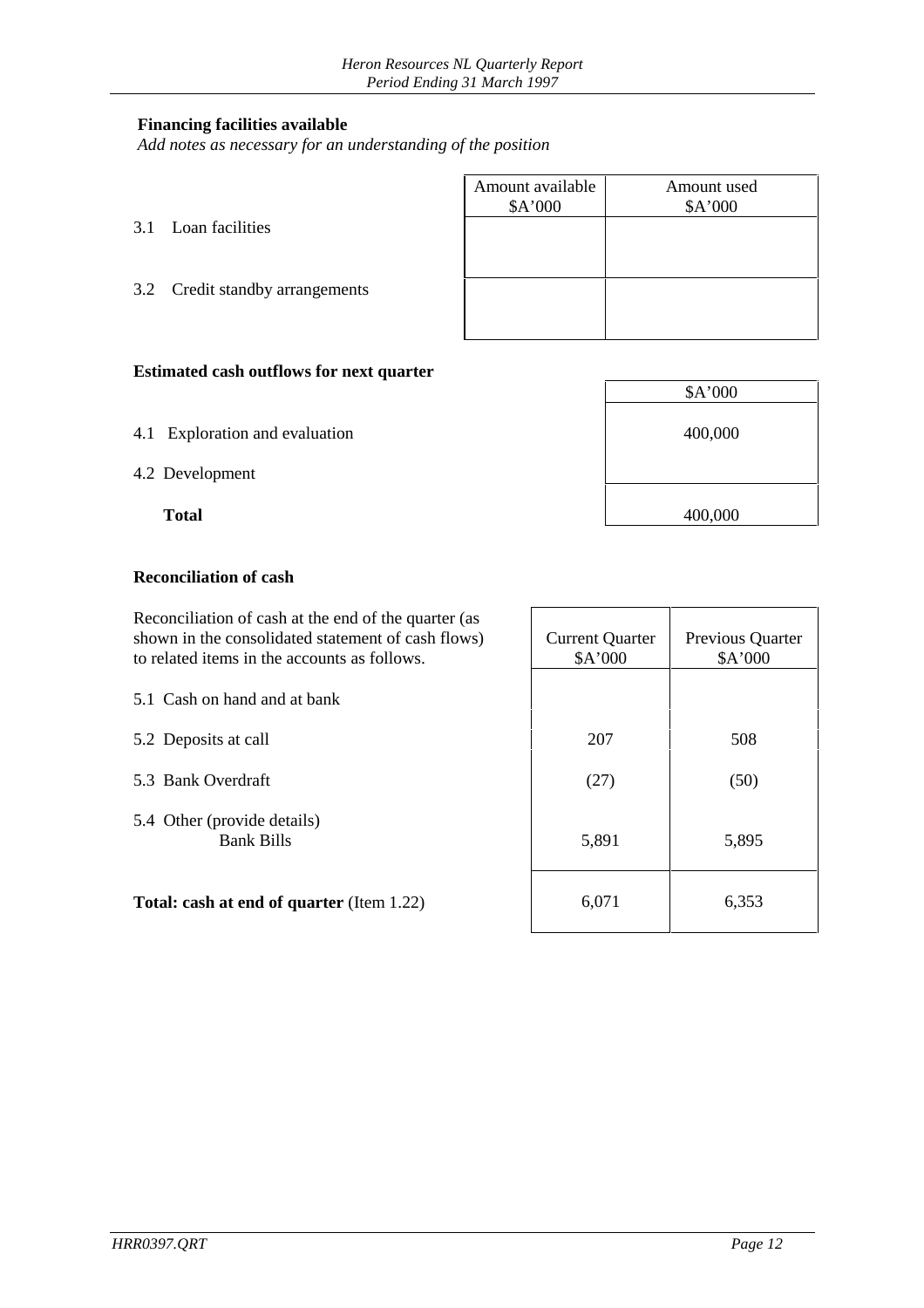# **Changes in interests in mining tenements**

|                                                                                  | Tenement     | Nature of interest | Interest at  | Interest at |
|----------------------------------------------------------------------------------|--------------|--------------------|--------------|-------------|
|                                                                                  | reference    | (note(4))          | beginning of | end of      |
|                                                                                  |              |                    | quarter      | quarter     |
| 6.1 Interests in<br>mining<br>tenements<br>relinquished,<br>reduced or<br>lapsed | none         |                    |              |             |
| 6.2 Interests in<br>mining<br>tenements<br>acquired or<br>increased              | see attached |                    |              |             |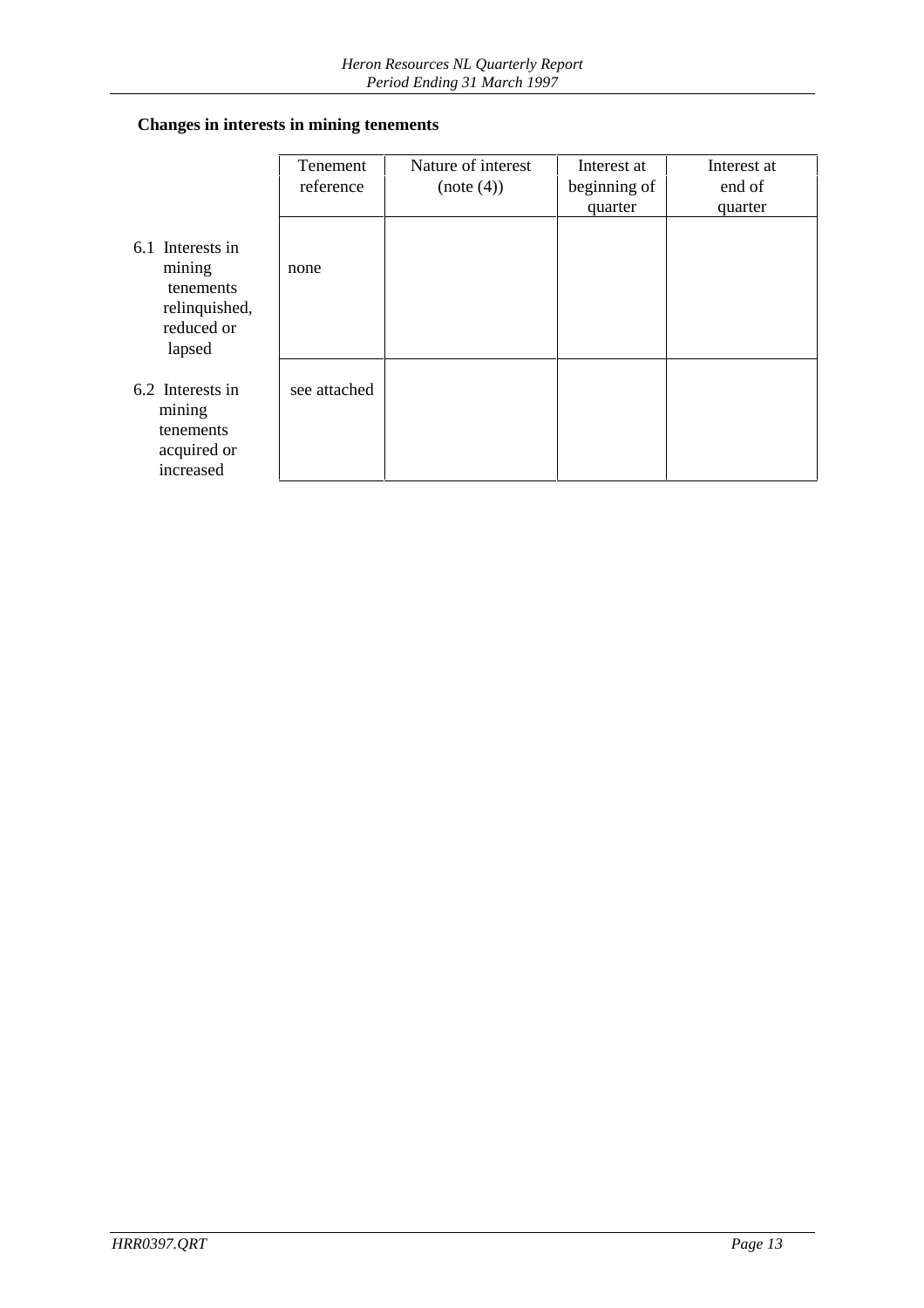#### **Issued and quoted securities at end of current quarter**

 *Description includes rate of interest and any redemption or conversion rights together with prices and dates.*

...............................................................................................................................................

|                                                     | Number Issued | Number quoted | Par value<br>(cents)    | Paid-up value<br>(cents)     |
|-----------------------------------------------------|---------------|---------------|-------------------------|------------------------------|
| 7.1 Preference securities<br>(description)          |               |               |                         |                              |
| 7.2 Issued during quarter                           |               |               |                         |                              |
| 7.3 Ordinary securities                             | 54,000,000    | 32,800,003    | 25                      | 25                           |
| 7.4 Issued during quarter                           |               |               |                         |                              |
| 7.5 Convertible debt<br>securities<br>(description) |               |               |                         |                              |
| 7.6 Issued during quarter                           |               |               |                         |                              |
| 7.7 Options<br>(description)                        | 10,000,000    | nil           | Exercise<br>Price<br>25 | Expiry<br>Date<br>30/06/2000 |
| 7.8 Issued during quarter                           |               |               |                         |                              |
| 7.9 Exercised during quarter                        |               |               |                         |                              |
| 7.10 Expired during quarter                         |               |               |                         |                              |
| 7.11 Debentures<br>(totals only)                    |               |               |                         |                              |
| 7.12 Unsecured notes<br>(totals only)               |               |               |                         |                              |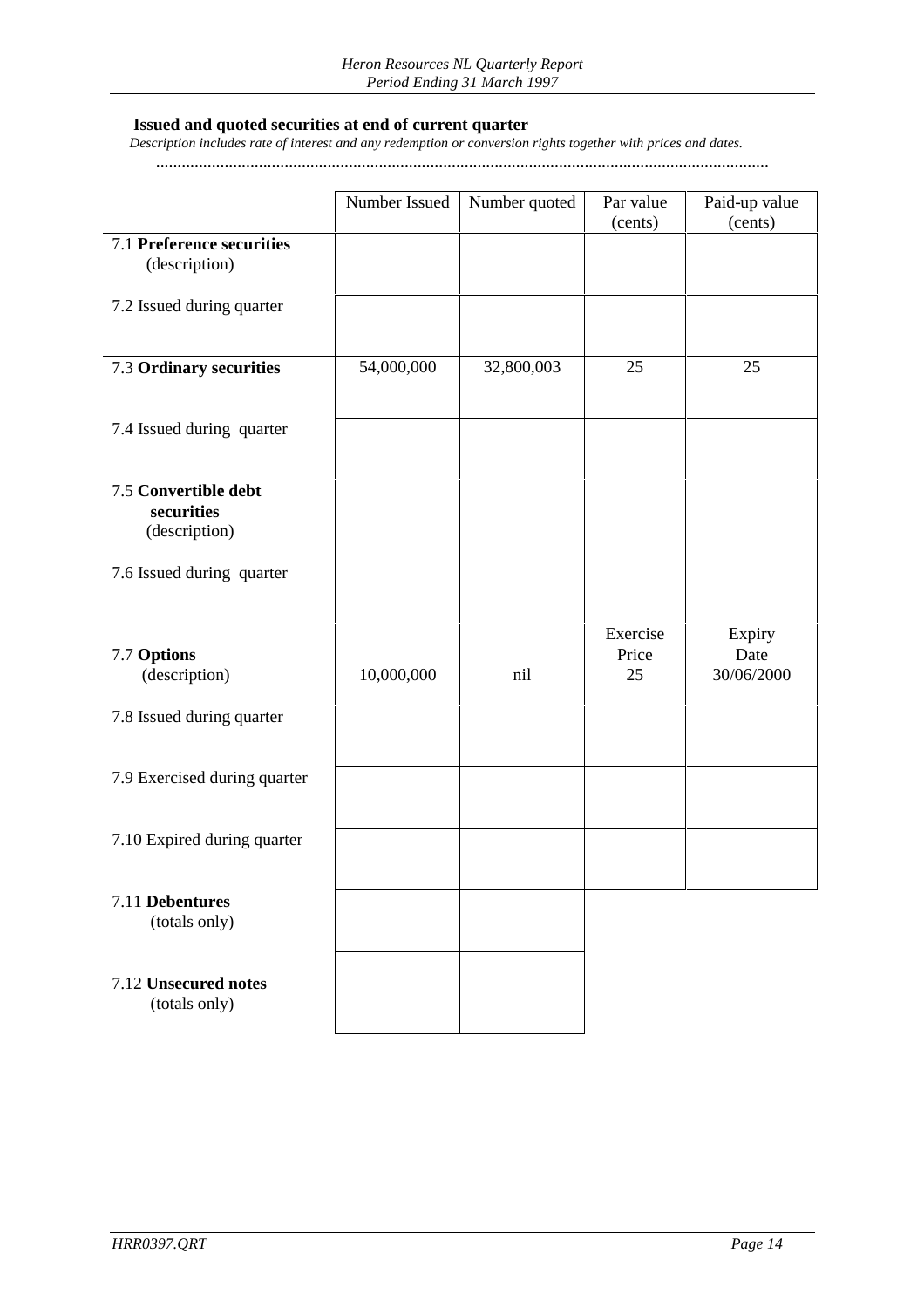#### **Compliance statement**

- 1 This statement has been prepared under accounting policies which comply with accounting standards as defined in the Corporations Law or other standards acceptable to ASX (see note 6).
- 2 This statement does give a true and fair view of the matters disclosed.

Sign here: \_\_\_\_\_\_\_\_\_\_\_\_\_\_\_\_\_\_\_\_\_\_\_\_\_\_\_\_\_ Date: \_\_\_\_\_\_\_\_\_\_\_\_

Company Secretary

Print name:

**Notes**

- 1 the quarterly report is to provide a basis for informing the market how the activities of the entity for the past quarter have been financed and the effect on its cash position. Any entity wishing to disclose additional information is encouraged to do so, in a note or notes attached to this report.
- 2 The aggregate amount of payments to suppliers and employees (item 1.2) made to directors of the entity and its related entities, associates of directors and associates of the entities ("specified parties") must be disclosed by way of note with additional explanations necessary for an understanding of the transactions.
- 3 The aggregate amount of loans (item 1.10) made to specified parties must be disclosed by way of note.
- 4 The "Nature of Interest" (items 6.1 and 6.2) includes options in respect of interests in mining tenements acquired, exercised or lapsed during the reporting period. If the entity is involved in a joint venture agreement and there are conditions precedent which will change its percentage interest in a mining tenement, it should disclose the change of percentage interest and conditions precedent in the list required for items 6.1 and 6.2.
- 5 The definitions in, and provisions of, AASB 1022: Accounting for Extractive Industries and AASB 1026: Statement of Cash Flows apply to this report.
- 6 **Accounting Standards** ASX will accept, for example, the use of International Accounting Standards for foreign entities. If standards used do not address a topic, the Australian standard on that topic (if any) must be complied with.

\*\*\*\*\*\*\*\*\*\*\*